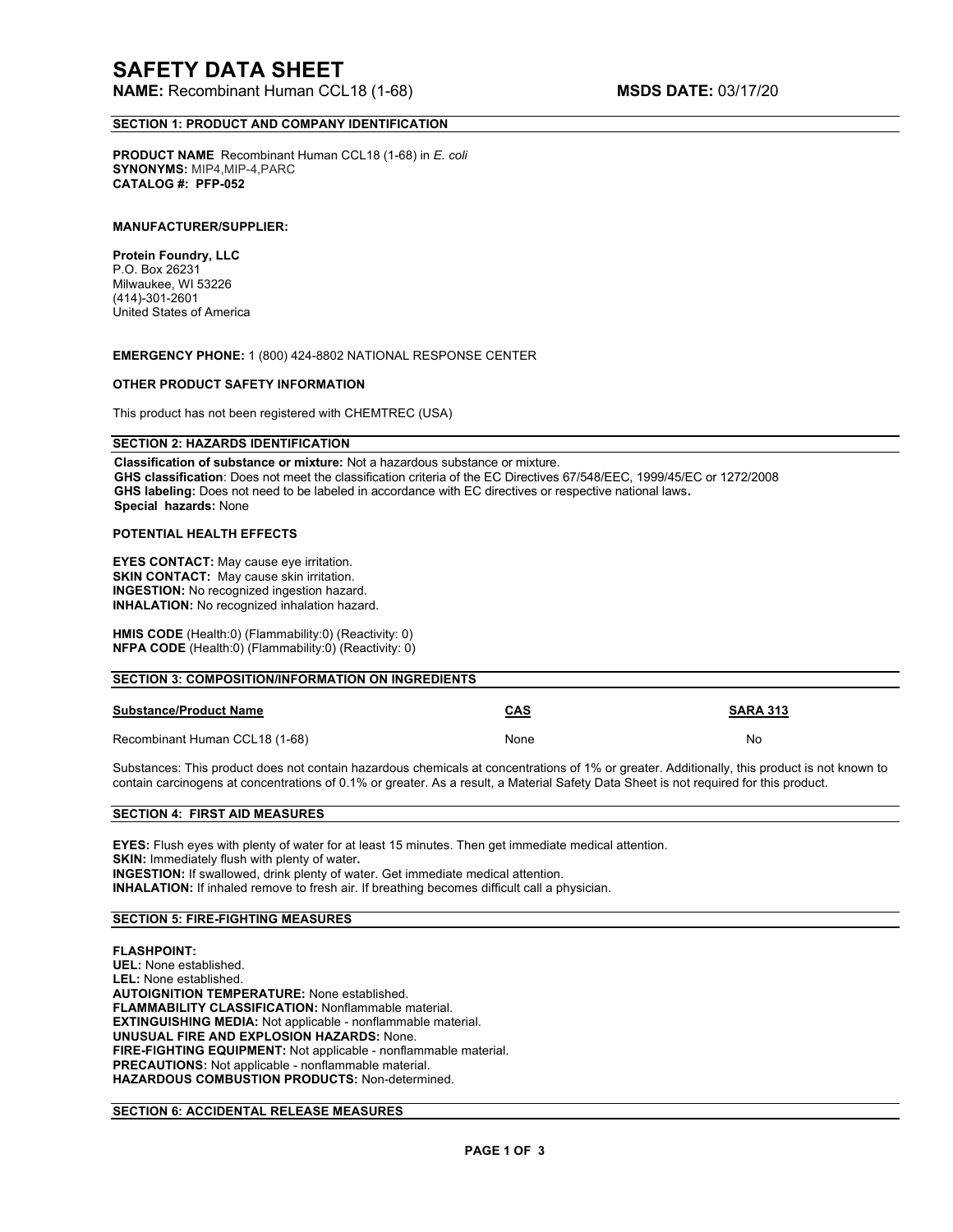# **SAFETY DATA SHEET**

**NAME:** Recombinant Human CCL18 (1-68) **MSDS DATE:** 03/17/20

Use eye protection, gloves, and apron. Implement appropriate precautions to minimize direct contact with skin or eyes and prevent inhalation of dust.

Clean up: Sweep up, place in bag and hold for disposal. Ventilate area and wash site after material is picked up.

## **SECTION 7: HANDLING AND STORAGE**

**HANDLING:** User Exposure: avoid inhalation. Avoid contact with eyes, skin, and clothing. STORAGE: Suitable: keep tightly closed. Store at -20°C.

See product data sheet for more information on handling and storage.

## **SECTION 8: EXPOSURE CONTROLS/PERSONAL PROTECTION**

**Control parameters:** Contains no substances with occupational exposure limit values **EYE:** Do not get in eyes. **SKIN:** Wear clothing and gloves that cannot be penetrated by chemicals or oil. **INHALATION:** Not applicable - not an inhalation hazard. **ENGINEERING CONTROLS:** Safety shower and eye bath. Mechanical exhaust required. **EXPOSURE GUIDELINES:** Wash thoroughly after handling.

## **SECTION 9: PHYSICAL AND CHEMICAL PROPERTIES**

**APPEARANCE** lyophilized white powder **ODOR:** Little to none. **pH:** N/A **VAPOR PRESSURE:** N/A. **VAPOR DENSITY:** N/A. **BOILING POINT:** N/A. **MELTING POINT:** N/A **SOLUBILITY:** N/A. **SPECIFIC GRAVITY (WATER=1):** N/A **Volatile**%: N/A **Water content**: N/A **Decomposition Temp**.: N/A **VOC content**: N/A **Viscosity**: N/A

See product data sheet for more information on physical and chemical properties.

 $N/A$  = not available

#### **SECTION 10: STABILITY AND REACTIVITY**

**STABILITY:** Non-flammable. Non-explosive. **REACTIVITY:** Stable under recommended transport and storage conditions. **STABILITY:** Non-flammable. Non-explosive. **CONDITIONS TO AVOID:** Strong oxidizing and reducing agents. **MATERIALS TO AVOID:** Strong oxidizing and reducing agents **HAZARDOUS DECOMPOSITION:** None determined. **HAZARDOUS POLYMERIZATION:** Does not spontaneously polymerize.

## **SECTION 11: TOXICOLOGICAL INFORMATION**

**ACUTE TOXICITY:** Classification criteria are not met based on available data. **SKIN IRRITANT EFFECT:** Classification criteria are not met based on available data. **EYE IRRITANT EFFECT:** Classification criteria are not met based on available data. **SENSITIZATION:** Classification criteria are not met based on available data. **MUTAGENICITY:** Classification criteria are not met based on available data. **CARCINOGENICITY:** Classification criteria are not met based on available data. **REPRODUCTIVE TOXICITY:** Classification criteria are not met based on available data. **ADDITIONAL TOXICOLOGICAL INFORMATION:** When used and handled according to specifications, the product does not have any harmful effects according to available information.

## **SECTION 12: ECOLOGICAL INFORMATION**

Ecological testing has not been conducted on this product.